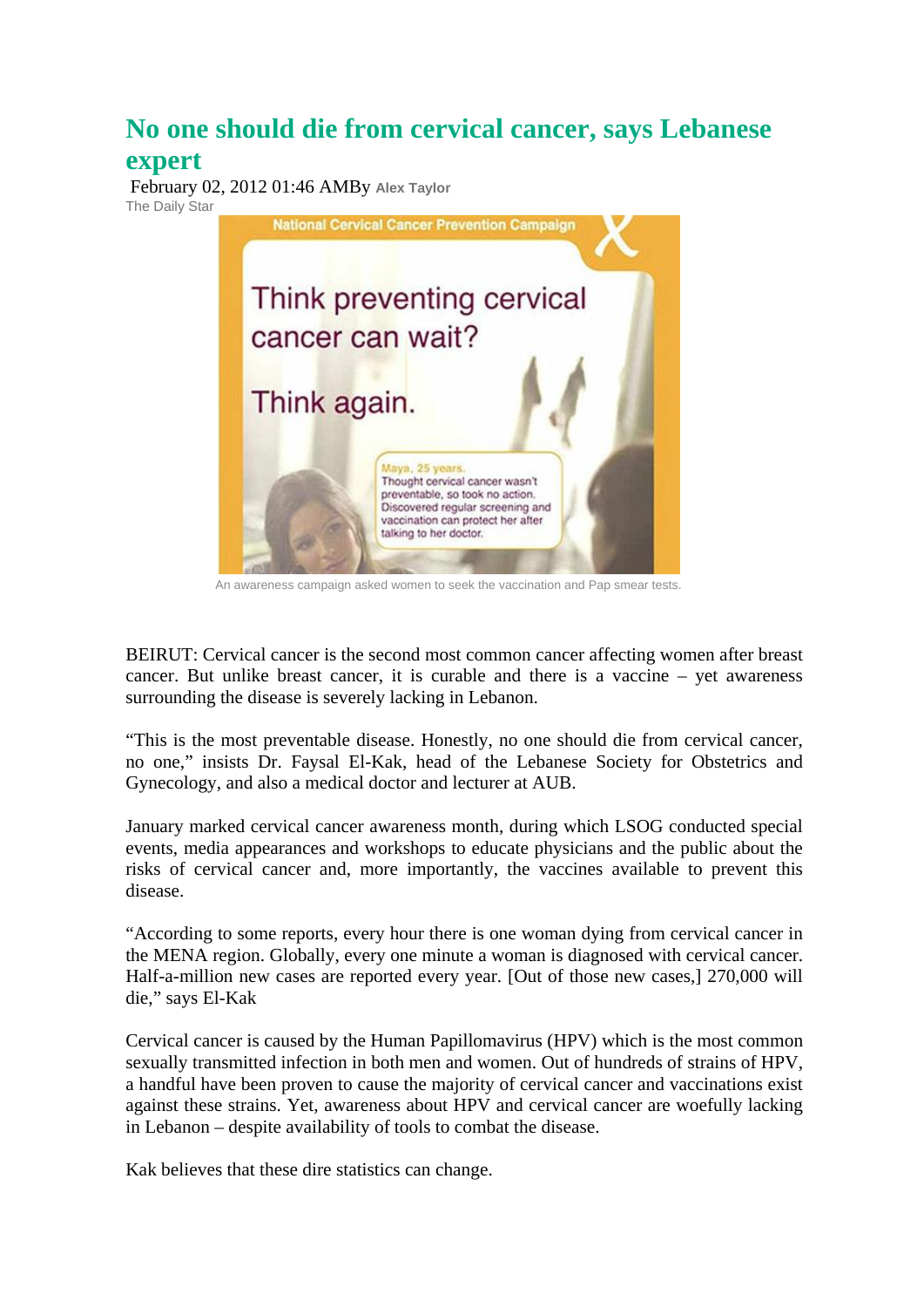"What's happening in the world now, there are huge numbers reported every year because of negligence," he explains, adding that with regular clinical examinations and pap smears – the best available tool for cervical cancer screening – the disease can be caught early and treated effectively.

Statistics on cervical cancer in Lebanon are hard to measure, but official numbers report 80-90 new cases of the disease registered per year. El-Kak believes the real number is closer to 240-270 cases annually. More worrying, the cases are being discovered at a late stage, when survival and recovery are more challenging.

"[In Lebanon] 10 percent of women are getting a Pap smear, which is really low. No wonder cervical cancer gets more and more severe without people realizing. It's a very slow growing disease. If you have precancerous cells today it might take up to 15 years before it develops into cancer," explains El-Kak.

About 80 percent of people – both men and women – will be infected with HPV in their lifetime, but only about 20 percent of women infected with the virus will see it develop into cervical cancer. There are no outward symptoms of the cancer-causing HPV varieties, but pap smear tests can detect changes in the cells of the cervix, determining whether the cells have become precancerous or cancerous.

"It can be treated early, even if it's cancerous you can have surgery to get rid of it. It's something you can really control," says El-Kak, especially when comparing cervical cancer to other forms of cancer in women. "If you tell me about ovarian [cancer], I say ovarian is a very tough disease. It's mean and hard to survive. But cervical, I have the tools to detect it and I have the vaccine for it."

Two vaccinations are available in Lebanon that protect against initial HPV infection: Cervarix and Gardasil, which both guard against the two strains of HPV responsible for most cancers. The vaccine is administered in three doses – the second shot two months following the first, and the third four months after the second dose. The overall cost is about \$200 and it is available to girls from ages 11-26.

Despite cuts in the cost, only about 5 percent of women in Lebanon have been vaccinated.

People are hesitant about arguments for getting the vaccination, according to Dr. El-Kak: "It's a new, thing – let me give your daughter the vaccine for cervical cancer she might get after 10 years because of sexual activity?"

Especially among more conservative families, this reasoning is not very effective. El-Kak feels attitudes regarding women's reproductive and sexual health need to change completely, not only to help combat cervical cancer.

"Honestly my real challenge and frustration as a gynecologist is one, how to bring women to seek care and then how to involve them in health care and help their family," El-Kak says, recalling cases where women come for their clinical exams asking whether it is possible to conduct the examination without showing their genitals.